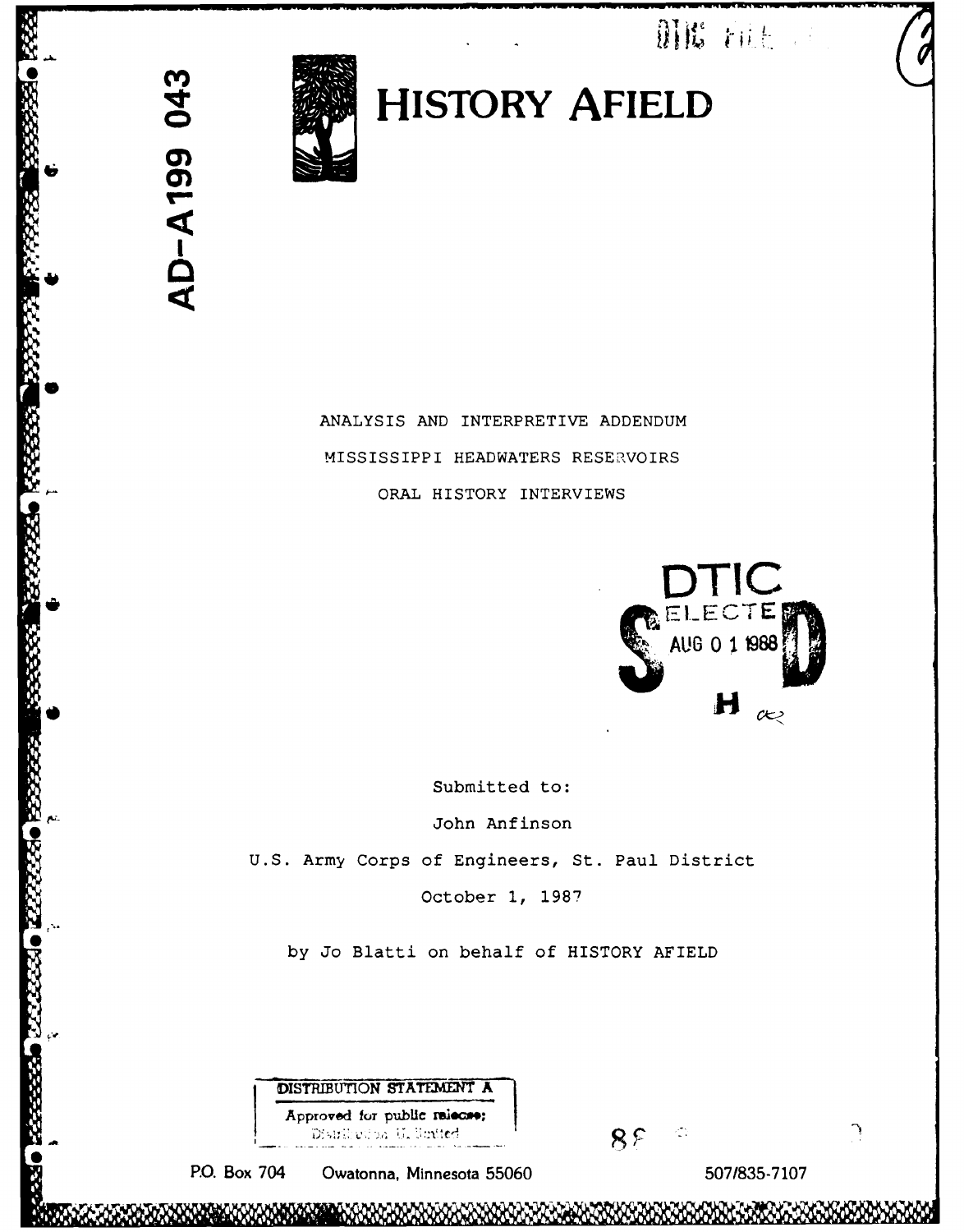|                                                                                                        | SECURITY CLASSIFICATION OF THIS PAGE |                                                        |                                                                                                                                                                                                                                                                                                                                                                                                                                                  |                                                                                       |                                                                       | ADA199043<br>Form Approved                 |           |
|--------------------------------------------------------------------------------------------------------|--------------------------------------|--------------------------------------------------------|--------------------------------------------------------------------------------------------------------------------------------------------------------------------------------------------------------------------------------------------------------------------------------------------------------------------------------------------------------------------------------------------------------------------------------------------------|---------------------------------------------------------------------------------------|-----------------------------------------------------------------------|--------------------------------------------|-----------|
|                                                                                                        |                                      |                                                        | <b>REPORT DOCUMENTATION PAGE</b>                                                                                                                                                                                                                                                                                                                                                                                                                 |                                                                                       |                                                                       | OMB No. 0704-0188<br>Exp Date Jun 30, 1986 |           |
| 1a REPORT SECURITY CLASSIFICATION<br>Unclassified                                                      |                                      |                                                        |                                                                                                                                                                                                                                                                                                                                                                                                                                                  | <b>1b RESTRICTIVE MARKINGS</b>                                                        |                                                                       |                                            |           |
|                                                                                                        |                                      | 2a SECURITY CLASSIFICATION AUTHORITY                   |                                                                                                                                                                                                                                                                                                                                                                                                                                                  | 3. DISTRIBUTION / AVAILABILITY OF REPORT<br>Approved for public release; distribution |                                                                       |                                            |           |
|                                                                                                        |                                      | 2b. DECLASSIFICATION / DOWNGRADING SCHEDULE            |                                                                                                                                                                                                                                                                                                                                                                                                                                                  | Unlimited                                                                             |                                                                       |                                            |           |
|                                                                                                        |                                      | 4 PERFORMING ORGANIZATION REPORT NUMBER(S)             |                                                                                                                                                                                                                                                                                                                                                                                                                                                  | 5. MONITORING ORGANIZATION REPORT NUMBER(S)                                           |                                                                       |                                            |           |
|                                                                                                        |                                      |                                                        |                                                                                                                                                                                                                                                                                                                                                                                                                                                  |                                                                                       |                                                                       |                                            |           |
|                                                                                                        |                                      | 6a. NAME OF PERFORMING ORGANIZATION                    | <b>6b. OFFICE SYMBOL</b>                                                                                                                                                                                                                                                                                                                                                                                                                         | <b>7a. NAME OF MONITORING ORGANIZATION</b>                                            |                                                                       |                                            |           |
| History Afield                                                                                         |                                      |                                                        | (If applicable)                                                                                                                                                                                                                                                                                                                                                                                                                                  | U.S. Army Engineer Dist., St Paul                                                     |                                                                       |                                            |           |
| 6c. ADDRESS (City, State, and ZIP Code)                                                                |                                      |                                                        |                                                                                                                                                                                                                                                                                                                                                                                                                                                  | 7b. ADDRESS (City, State, and ZIP Code)                                               |                                                                       |                                            |           |
| PO BOX 704<br>Owatanna, MN 55060                                                                       |                                      |                                                        |                                                                                                                                                                                                                                                                                                                                                                                                                                                  | 1421 USPO & Custom House<br>St. Paul, MN 55101-1479                                   |                                                                       |                                            |           |
|                                                                                                        |                                      |                                                        |                                                                                                                                                                                                                                                                                                                                                                                                                                                  |                                                                                       |                                                                       |                                            |           |
| <b>8b. OFFICE SYMBOL</b><br>8a. NAME OF FUNDING / SPONSORING<br>(If applicable)<br><b>ORGANIZATION</b> |                                      |                                                        |                                                                                                                                                                                                                                                                                                                                                                                                                                                  | 9. PROCUREMENT INSTRUMENT IDENTIFICATION NUMBER<br>DACW 37-86-M-1722                  |                                                                       |                                            |           |
|                                                                                                        |                                      |                                                        |                                                                                                                                                                                                                                                                                                                                                                                                                                                  |                                                                                       |                                                                       |                                            |           |
| 8c. ADDRESS (City, State, and ZIP Code)                                                                |                                      |                                                        |                                                                                                                                                                                                                                                                                                                                                                                                                                                  | <b>PROGRAM</b>                                                                        | <b>10. SOURCE OF FUNDING NUMBERS</b><br><b>PROJECT</b><br><b>TASK</b> |                                            | WORK UNIT |
|                                                                                                        |                                      |                                                        |                                                                                                                                                                                                                                                                                                                                                                                                                                                  | ELEMENT NO.<br>NO.                                                                    |                                                                       | ACCESSION NO<br>NO.                        |           |
| 13a. TYPE OF REPORT<br>Addendum                                                                        |                                      | 13b. TIME COVERED<br><b>FROM</b>                       |                                                                                                                                                                                                                                                                                                                                                                                                                                                  | 14. DATE OF REPORT (Year, Month, Day) 15. PAGE COUNT<br>October 1, 1987               |                                                                       | 11 Pages                                   |           |
|                                                                                                        | 16. SUPPLEMENTARY NOTATION           |                                                        | $TO-$                                                                                                                                                                                                                                                                                                                                                                                                                                            |                                                                                       |                                                                       |                                            |           |
|                                                                                                        |                                      | See also final and popular reports                     |                                                                                                                                                                                                                                                                                                                                                                                                                                                  |                                                                                       |                                                                       |                                            |           |
| 17 <sub>1</sub><br><b>FIELD</b>                                                                        | <b>COSATI CODES</b><br><b>GROUP</b>  | <b>SUB-GROUP</b>                                       |                                                                                                                                                                                                                                                                                                                                                                                                                                                  | 18. SUBJECT TERMS (Continue on reverse if necessary and identify by block number)     |                                                                       |                                            |           |
|                                                                                                        |                                      |                                                        | History<br>Interviewing                                                                                                                                                                                                                                                                                                                                                                                                                          |                                                                                       |                                                                       |                                            |           |
|                                                                                                        |                                      |                                                        | 19. ABSTRACT (Continue on reverse if necessary and identify by block number)                                                                                                                                                                                                                                                                                                                                                                     | Mississippi River Headwaters                                                          |                                                                       |                                            |           |
|                                                                                                        |                                      | American - white relations in the area.                | This analysis has been prepared to accompany the phase I and phase II oral history<br>interview series with retired damtenders in the Mississippi Headwaters region in<br>December of 1986. The primary topic of this research is development of recreational<br>facilities at the Headwaters damsites following World War II. Data was also collected<br>concerning the resort industry in the region throughout the 20th century and on native | the company of the company of the company of the                                      |                                                                       |                                            |           |
|                                                                                                        |                                      | 20 DISTRIBUTION / AVAILABILITY OF ABSTRACT             |                                                                                                                                                                                                                                                                                                                                                                                                                                                  | Report of the company of the Room of the Arts<br>21 ABSTRACT SECURITY CLASSIFICATION  |                                                                       |                                            |           |
|                                                                                                        |                                      | $\boxtimes$ UNCLASSIFIED/UNLIMITED $\Box$ SAME AS RPT. | $\Box$ DTIC USERS                                                                                                                                                                                                                                                                                                                                                                                                                                | Unclassified                                                                          |                                                                       |                                            |           |
| John Anfinson                                                                                          | 22a. NAME OF RESPONSIBLE INDIVIDUAL  |                                                        | 83 APR edition may be used until exhausted.                                                                                                                                                                                                                                                                                                                                                                                                      | 22b TELEPHONE (Include Area Code) 22c OFFICE SYMBOL<br>$612 - 220 - 260$              |                                                                       | $PD-ER$                                    |           |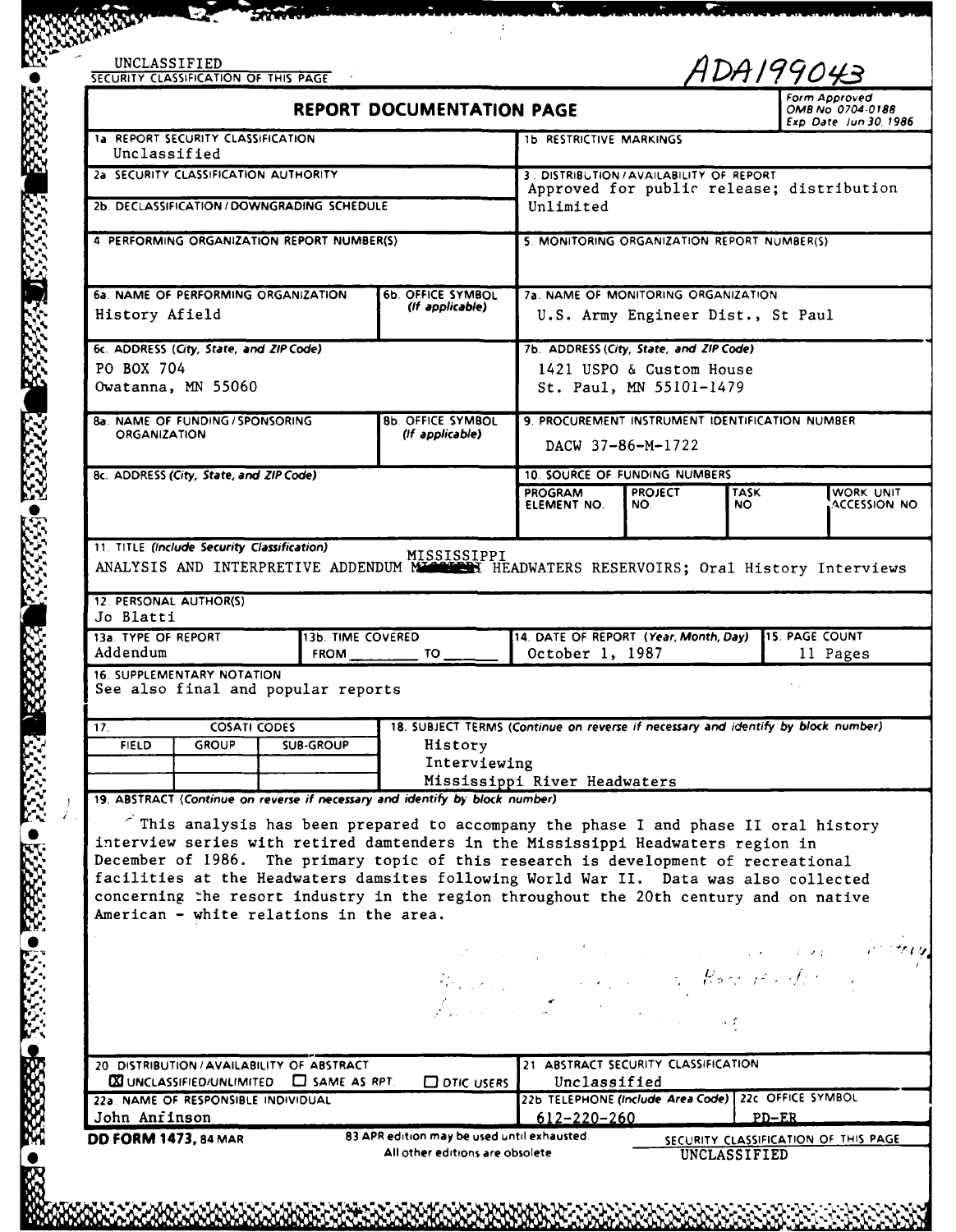This analysis has been prepared to accompany the phase **I** and phase II oral history interview series with retired damtenders in the Mississippi Headwaters region in December of 1986. The primary topic of this research is development of recreational facilities at the Headwaters damsites following World War II. Data was also collected concerning the resort industry in the region throughout the 20th century and on native American - white relations in the area. A pilot study in oral history for the St. Paul District Office, this work was conducted under the provisions of DACW37-86-M-1722 and extended at the request of Corps staff via P00002.

Seven persons in all were interviewed in five sessions during the course of the pilot project. The informants were:

-Edmund Fitzpatrick (retired 1973 as area manager Headwaters region; formerly damtender at Cross and Gull Lake)

-Orin ("Ole") Henderson (retired 1975, damtender at Leech Lake 1959-1975)

and

Leroy Campbell (maintenance, Leech Lake 1962 - (joint interview)

-Agnes Henderson, spouse of Orin Henderson

-Russell Kolb (retired 1970; damtender at Sandy Lake <sup>194</sup>7-°0)

 $\bullet$  and and and and  $\bullet$ 

ينع

Betty Kolb, spouse of Russell Kolb (joint interview)

**OTIC OOPY** \ **NSPECT )**

. Codes

*<i><i>I.*vail and/or<br>| *L*ectal

**Otsu** 

-Edward Sunde (retired 1985; parks manager at Leech Lake **<sup>6</sup>** 1975-1985, formerly maintenance and assistant at Cross/Gull Lake).

The phase I and II documents for this project include: preparatory research notes on the Headwaters; the original oral history tapes; r signed release forms, tape indexes, complete transcripts and archival processing sheets for each interview, plus a summary document on historical themes and oral history methodology within the project. This addendum will convey interpretive notes and questions which arise from the individual interviews. However, we will not duplicate materials which have already been produced. Our overall organization will be alphabetical by informant with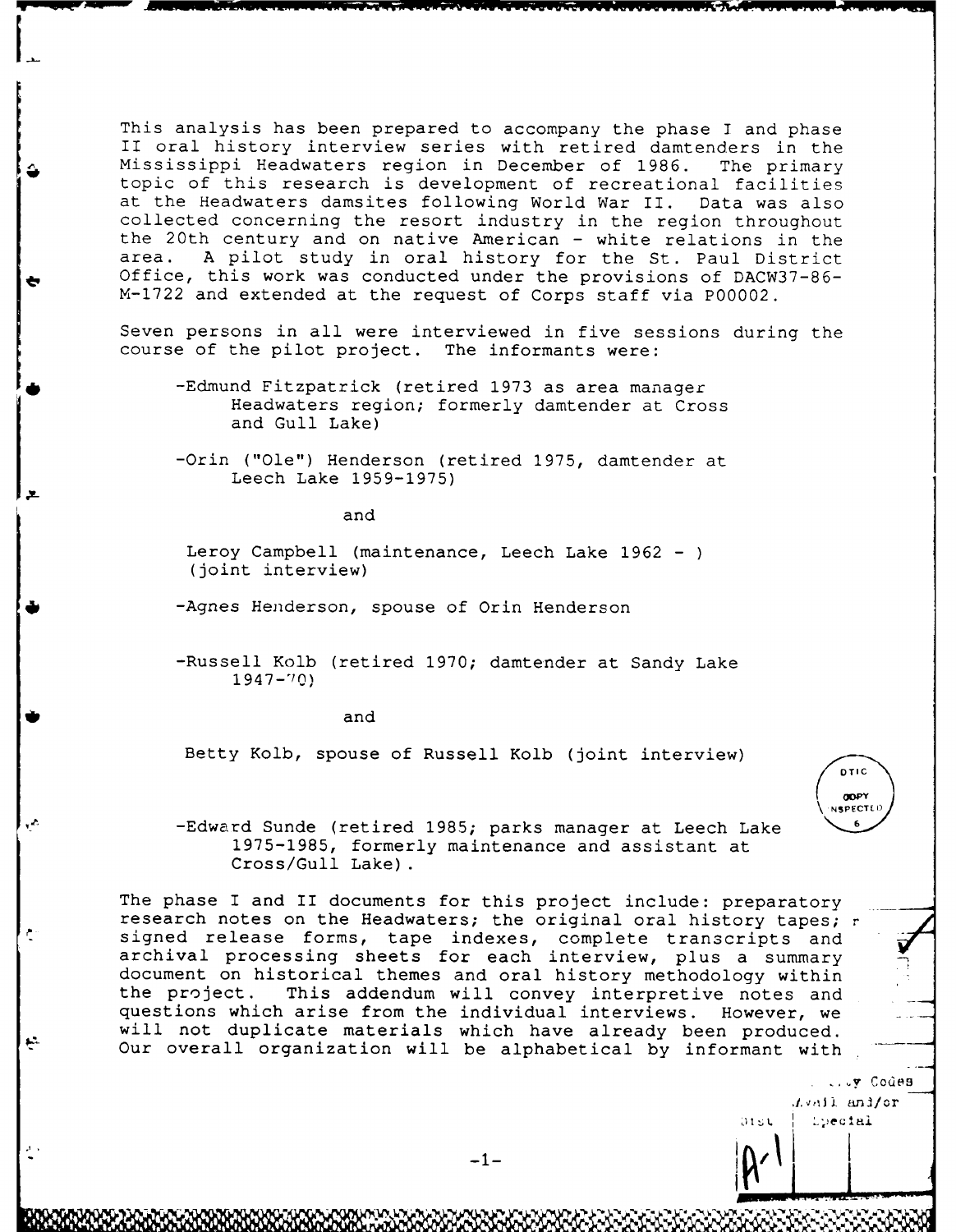transcript page numbers supplied for direct reference as appropriate. Some general observations concerning questions of dating and language will follow the interview data.

### I. Edmund Fitzpatrick

ٿ

r"

 $\mathbf{A}$ 

I was just a river rat promoted. I learned as I went along. (EF p.27)

Edmund Fitzpatrick is the kind of informant oral historians are especially pleased to encounter. He sees the forests and the<br>trees. For example, see his explanation of Corps recreation based For example, see his explanation of Corps recreation based on increasing personal leisure time and income combined with large public land holdings (EF  $p.2$ ,  $p.20$ ). See also his observant public land holdings (EF p.2, p.20). description of change over an approximately 10-year period in the type of visitor at Corps damsites - from tent camping to motor homes. In Fitzpatrick's words, "it was really remarkable, from the very basics to almost the extreme luxury" (EF p.4).

His biographical observations at the beginning and end of the interview offer an especially clear picture of how his interests and experience fit into an emerging emphasis on bureaucratic procedures within the Corps and many other areas of American life in the 1920s and 1930s. Fitzpatrick credits his own ability to rise through the ranks to "work and not be afraid of an extra mile once in a while" (EF p.27). However, his subsequent observation:

> I always liked to read, so I learned as we went, you know, learned the different techniques, and the language.. .that was required to do the work (ibid).

is surely just as important. See also his description of work on the locks at Lynxville, Wisconsin with a lockmaster who was a skilled labor foreman, but ". ..not too good with the paperwork; matter of fact, he was not good at all" (EF p.31).

In terms of recreational facilities, the Fitzpatrick interview offers especially clear perspectives on how the Corps went about the process of developing the campsites. See his description of his first summer on Gull/Cross Lake, circa 1959-60, visiting area resorts (EF p.19), his description of the way "the Corps.. .had done quite a bit of bird-dogging around the country and found out the proper design for a good campground, and they send up some maps, instruction," (EF p.3), and specific descriptions of the Cross Lake and Gull sites throughout the transcript. Also, his response to the interviewer's question about a typical day (EF p.15) indicates how much the duties and the increased need to delegate mechanical and maintenance tasks changed daily work for the damtender.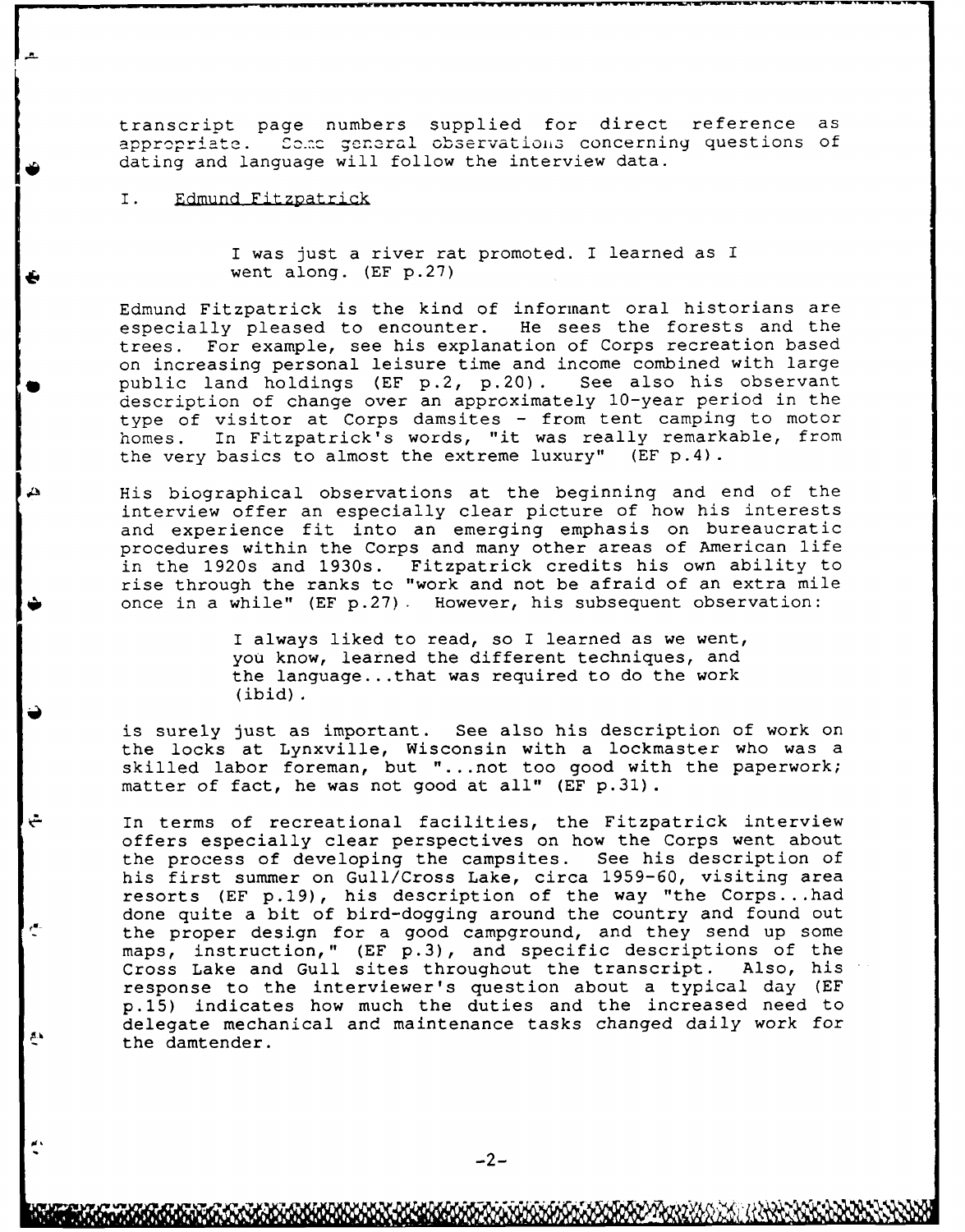Fitzpatrick is the only informant in the series to describe trouble with the native American community; that was over the proper handling of Indian burial mounds at Gull Lake. The issue was resolved through restoration and fencing of mounds which had been inadvertently disturbed (EF pp.9-10).

Mr. Fitzpatrick's description of the damtender's dwelling at Gull Lake ("the best house we ever had" EF **p.11)** and the officers' quarter facilities jibes very neatly with those of the other informants. His mention of retirement parties (EF p.13), the importance of machinery exchange (EF  $\rho$ .14), and of patrolling the campsites (EF p.17) resonates with the other accounts, as well.

Stories about rowdy visitors (EF p.17) and local residents/resorters' concerns about water levels (EF p.21) seem to take the same form in all the interviews. Ole Henderson and Ike Kolb recount markedly similar memories (OH/LC pp.15-17, 19-20; RK/BK p. 26-28, 35-36, 48).

By way of a structural note on the entire Fitzpatrick tape, this interview opens and closes with a similar combination of **1)** biographical data 2) expression of concern about environmental issues. In oral history interviewing, that sort of full circle is usually a signal that the informant has conveyed what he/she intended in the meeting and has effected closure.

Notes for possible follow-up:

-How does Fitzpatrick's observation about a decline in wildlife (EF p.25) in the region square with DNR data?

#### B. Orin ("Ole") Henderson and Leroy Campbell

- OH It's [Mud Lake] a State dam and we was just maintaining, or what the hell do you call it? We just operated it, let's say.
- LC Tried to keep the water at a certain level, you know, for the :ice there. But when it plugged up with bog, why then, it raised the lake up. And up come the bog. And they had a mess there. (OH/LC p.20)

The two go on to give a precise description of the way sedge grass forms "floating bog" in the marshy areas around the Leech and Mud Lake dams and how to chop it away if necessary (OH/LC pp.20-21).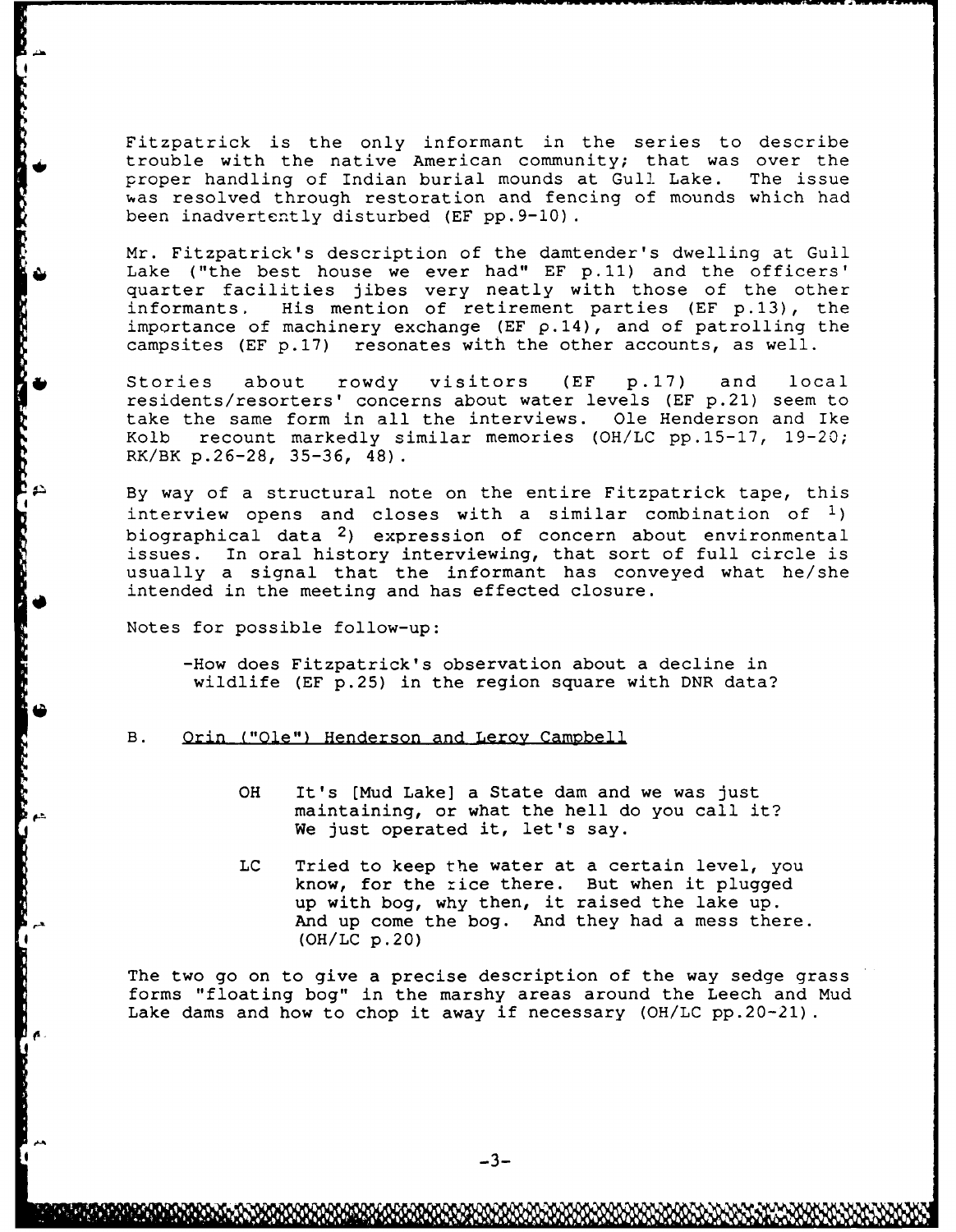Ole Henderson and Leroy Campbell both grew up in Federal Dam, and they worked together on Corps projects from about 1962 until Henderson's retirement in 1975. narrator in this joint interview. This probably replicates long time work relationships and authority habits to some extent. At the same time, a principal characteristic of this joint interview is the complementary, respectful verbal cross-checking the two men do.

Leroy Campbell appeared to be quite shy, almost blushingly so, in the interview situation; one wonders if he would have been so with a male interviewer or as a solo informant. No situational element can be expected to overcome basic personality characteristics, but some work better than others. The social characteristics of both narrators - Henderson's colorful dominance and Campbell's sturdy shyness - shape this interview quite a lot. Personality is a principal factor in any oral history interview; here joint narration, the social circumstances of interview are important too. Relatively more of the meat of this interview is to be found in the context of exchange among the participants; there is more going on between the lines.

Overall, this interview is full of interesting and original observations. The information imparted tends to center on work processes like the floating bog or on people and the social contexts of interaction among lakeshore residents and visitors.<br>Its characteristic level of generalization is mid-range comparison - among all of the Corps damsites, for example, or lakeshore residents. Henderson and Campbell don't provide as much of the big picture within the Corps as does Edmund Fitzpatrick.

In terms of substance, the Henderson - Campbell interview contributes suggestive detail about the community of Federal Dam in relation to Corps activities over a couple of generations. Their memories of growing up in Federal Dam in the 1920s and '30s **-** especially the campsite maintained by the town (OH/LC p.11-13), the importance of rail transportation in the area (OH/LC p.13) and their mental notes on resort operators and facilities around Leech Lake (OH/LC p.14-16)-provide good leads for further investigation via written sources (maps, census, tax records, community histories) and extended oral history. Their description of selfsufficient native American communities along the lakeshore in the 1920s (OH/LC p.34-35) suggests yet another aspect of community life in addition to the locals/summer visitors/Corps presence already identified.

Note: HA staff went to the Headwaters to explore a scenario along the lines of: "the relatively isolated damtending family meets the increasingly prosperous and leisured post World War II public." The is certainly the case. However, the existence of the town of Federal Dam as a service center, Ole Henderson's memories of an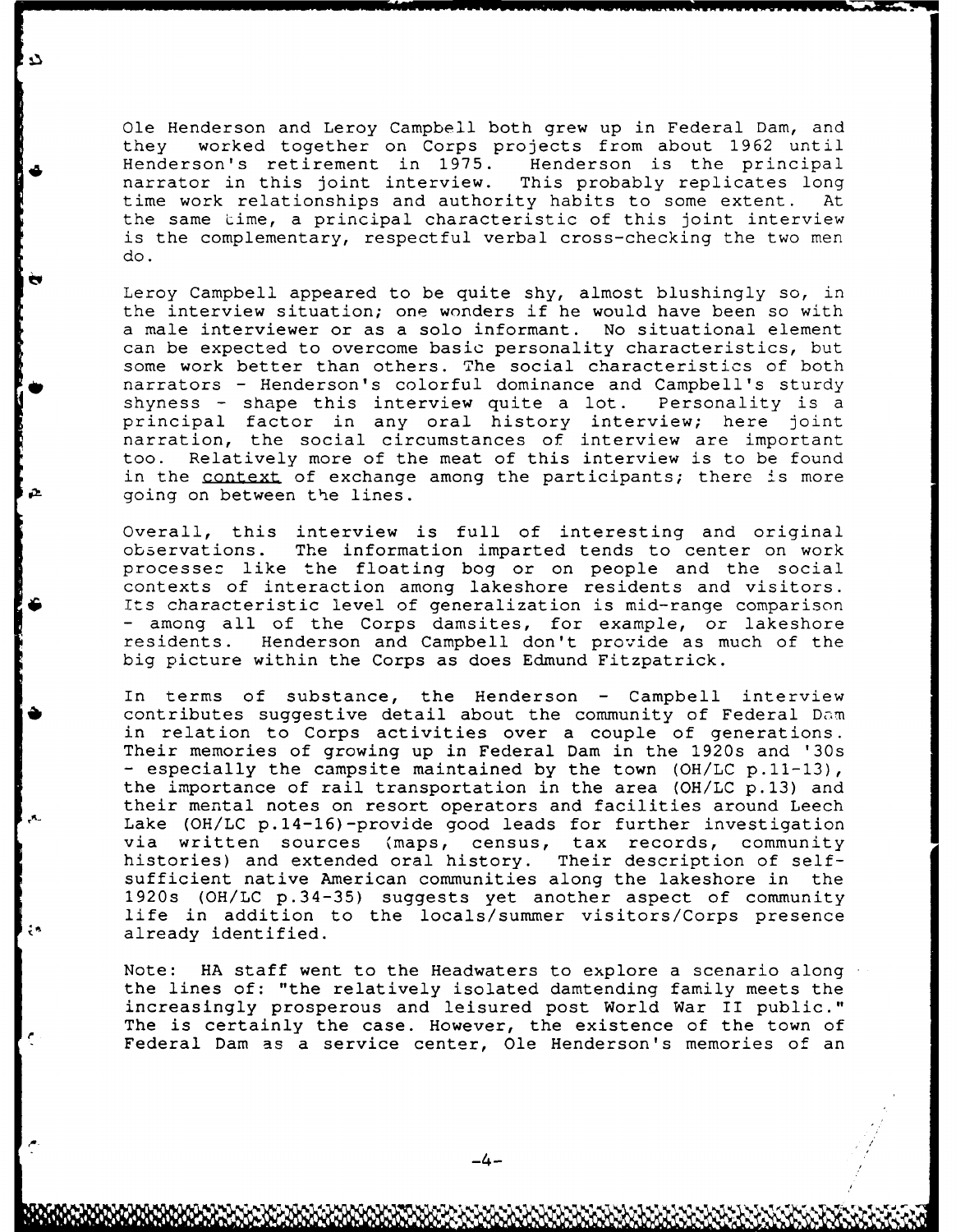uncle who was a blacksmith for the Corps **(OH/LC** p.14), Fitzpatrick's mention of Mr. Olson and his "old shack" on government property (EF p.6), the Kolbs' description of the outbuildings at Sandy (RK/BK p.21-22,33) remind us of an earlier period at the dam when construction and maintenance were labor People and horses rather than energy intensive machines did the work. Traces of this earlier social and economic network, which supported, or sometimes simply ran parallel to, Corps activities in the Headwaters, inhabit these interviews.

In terms of machine-tending and parks management, this interview is where we find the "old-fashioned" point of view (OH/LC p.9). Ole Henderson says, "No, I liked the damtender part where you did carpenter work and concrete work..." (ibid). At another point, he rnotes, "I liked it real well before they got this campground in 'cus that took eight hours of damn hard work" (OH/LC p.22) . For Henderson, the product and the satisfaction of work is in its tangibility. His characterization of the new model camper pads as cow stalls expresses another facet of his thinking in these matters (OH/LC p.8).

Nonetheless, Henderson and Campbell provide clear memories of postwar recreational development in the Headwaters - boat launching construction circa 1958-59 (OH/LC p.7), 1967 contract work at Leech (OH/LC p.8), the beginning of visitor fees circa 1967 (OH/LC p.10), contemporary maintenance and operations (OH/LC p.23-25 **) .** Their comments and observations match well with those of other informants - generally confirming periodization and shared points of reference.

As regards damtending itself, Ole Henderson's description of wintertime snow slush (OH/LC p.4) mirrors Ed Fitzpatrick's. All **\*of** the damtenders interviewed describe the basic need to maintain constant lake levels in similar fashion; Henderson's description is on OH/LC p.17. The same basic similarity holds for snow sampling; see OH/LC p.23 for Henderson's language.

C. Agnes Henderson

:<br>'

Oh, I'm not a talker, only when it comes to cooking and kids.

**(AH** p. <sup>9</sup> )

Mrs. Henderson presents herself as a hausfrau somewhat removed from the specifics of the Corps of Engineers world. However, her observational powers are keen; her relatively brief interview raises points of interest in both domestic and public fronts.

**-or** pr- **V**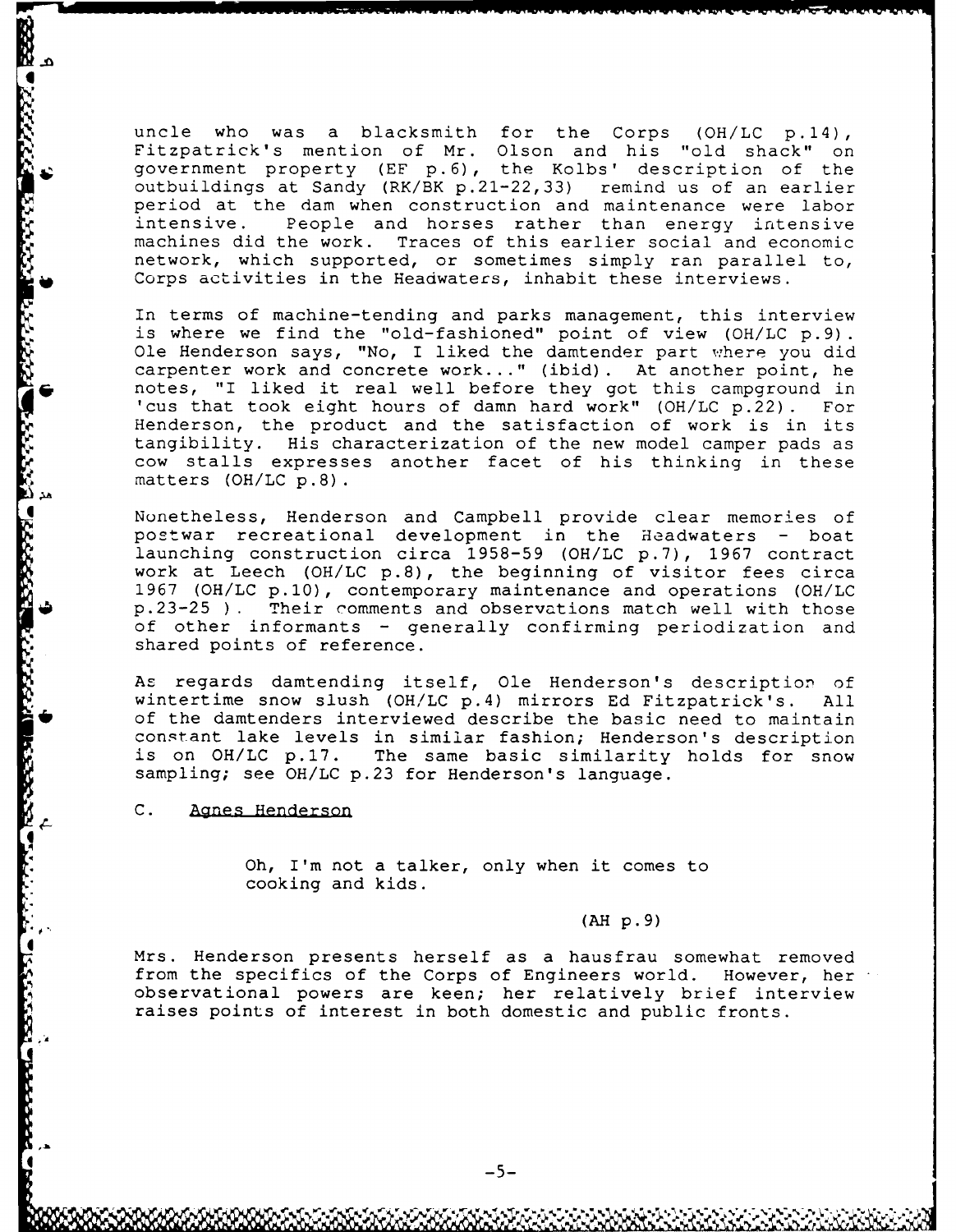Her account of the Henderson's family history with the Corps of Engineers both corroborates her husband's and also supplies an interesting detail **-** a leave of absence which apparently permitted him to attend Dunwoody Institute in Minneapolis without sacrificing eligibility in the Headwaters region **(AH p.1).**

Her housewifely view of the damtenders' dwellings at Winni and Federal Dam (AH p.1-3) underlines the high quality of the housing. She made this observation about the Winni dwelling,

"I think the family [the other relatives and stuff] liked it because they had a place to come and have Sunday dinner... It was a nice house, big house, so we could have people stay over with us." **(AH p.1)**

At another point, she comments that, "I did most of the house, yeah, like the painting and stuff like that...But I think in recent years, then the guys more or less took that over," **(AH** p.3) . This is particularly interesting in comparison with the Kolbs interchanges concerning his work on domestic interiors at Sandy (RK/BK p.6). To what extent was this a matter of individual choice within families or of Corps policy?

Mrs. Henderson's observation that their three children had to observe strict rules about fishing and play in the dam area **(AH** p.5) mirrors a similar observation of her husband's (OH/LC p.3). This may reflect the Hendersons' local roots and the relatively public damsite in the town of Federal Dam as much as anything else. The Kolbs didn't mention any similar concern at Sandy, but then, who besides anxious parents would have known of their girls' antics if they played any at that somewhat remote site? The Fitzpatricks were childless, so this would not have been an issue for them.

Agnes Henderson's observation that "our fishing has gone down considerably from what it used to be" (AH p.10) bears comparison with DNR statistics and also with a similar statement by Edmund Fitzpatrick (EF p.25).

Mrs. Henderson's characterization of Federal Dam campers as economically self-sufficient **(AH p.11)** bears further How does this fit with storekeepers' perspectives and aggregate economic data? To what extent does this reflect the relatively remote and untouched character of Federal Dam as compared with Cross Lake described by Ed Fitzpatrick as a lively beneficiary of tourist dollars (EF p.11)?

On a related question, compare Mrs. Henderson's assessment of competition between local commercial resorts in the Federal Dam area and Corps sponsored camping **(AH** p.8-9) with Edward Sunde's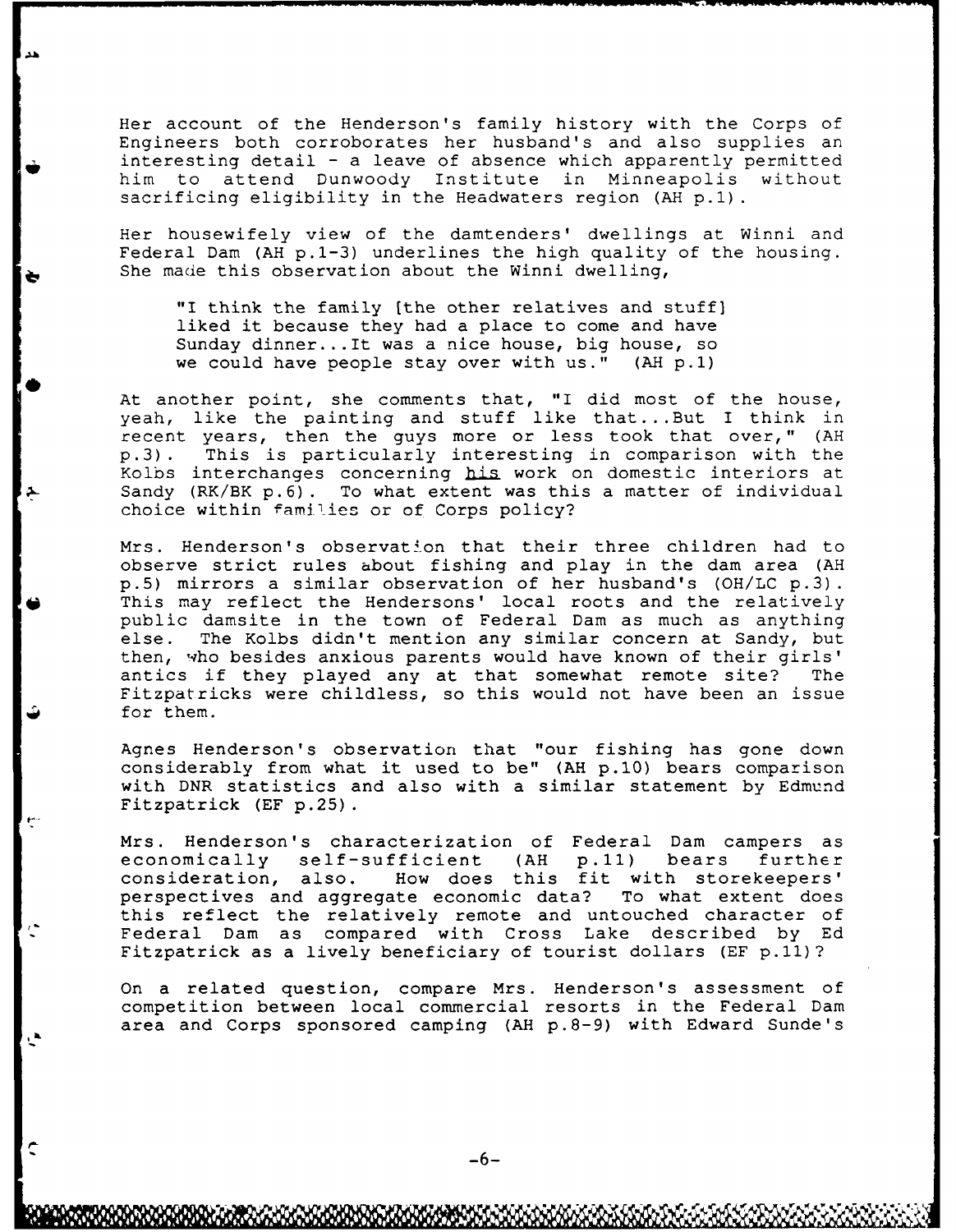view (ES p.10-11) that resort operators are responding to the same general forces.

See also Mrs. Henderson's comments about wild rice production in the area (AH p. 7) in comparison with her husband's description of brother Russell Henderson's commercial paddies (OH/LC p.19-20) and Edward Sunde's general overview of wild ricing (ES p.19-20).

D. Russell ("Ike") and Betty Kolb

 $\mathfrak{C}$ 

BK Towards the end, they got to the point where they'd put a lot of things out on contract. Remember ...that... water pump...? You didn't approve of the way they were doing it, but it was on contract. And you, Bill Schultz, I think, was the one up that supervised it.

RK Anything that Schultz supervised, why -

(RK/BK p. <sup>4</sup> 5)

This interchange characterizes much of the dynamic in the joint interview with the Kolbs. She is the talker, and he is the interview with the Kolbs. She is the talker, and he is the interjecter. The stated explanation at this juncture is a protective one. Russell Kolb's memory is not as keen as it used to be, and Betty Kolb obviously paid close attention to Corps doings in their years at Sandy and elsewhere. At the same time, one has the suspicion that Mrs. Kolb may have been an equally loyal and equally outspoken spouse long before her husband's memory faltered.

In general, the Kolbs joint presentation conforms closely to other informant's accounts. The reserved attitude expressed regarding contract work runs through their interview and Ole Henderson's as well (OH/LC p.31). A little later in the same general passage quoted above, Mrs. Kolb remarks,

> Years ago, you went ahead and did things...; it had to be done, you did it. But it got to be, had to be, professional.

> > (RK/BK **p.46)**

How much of this strong feeling about contract labor was about skill and credentials? How much of it was about, in effect, removing decision-making and supervisory power from the individual damsites and relocating in it a newly created regional office or in St. Paul contracting? Is that why Russell Kolb makes the point that he "never reported to anybody in Remer"  $(RK/BK p.43)$ ; he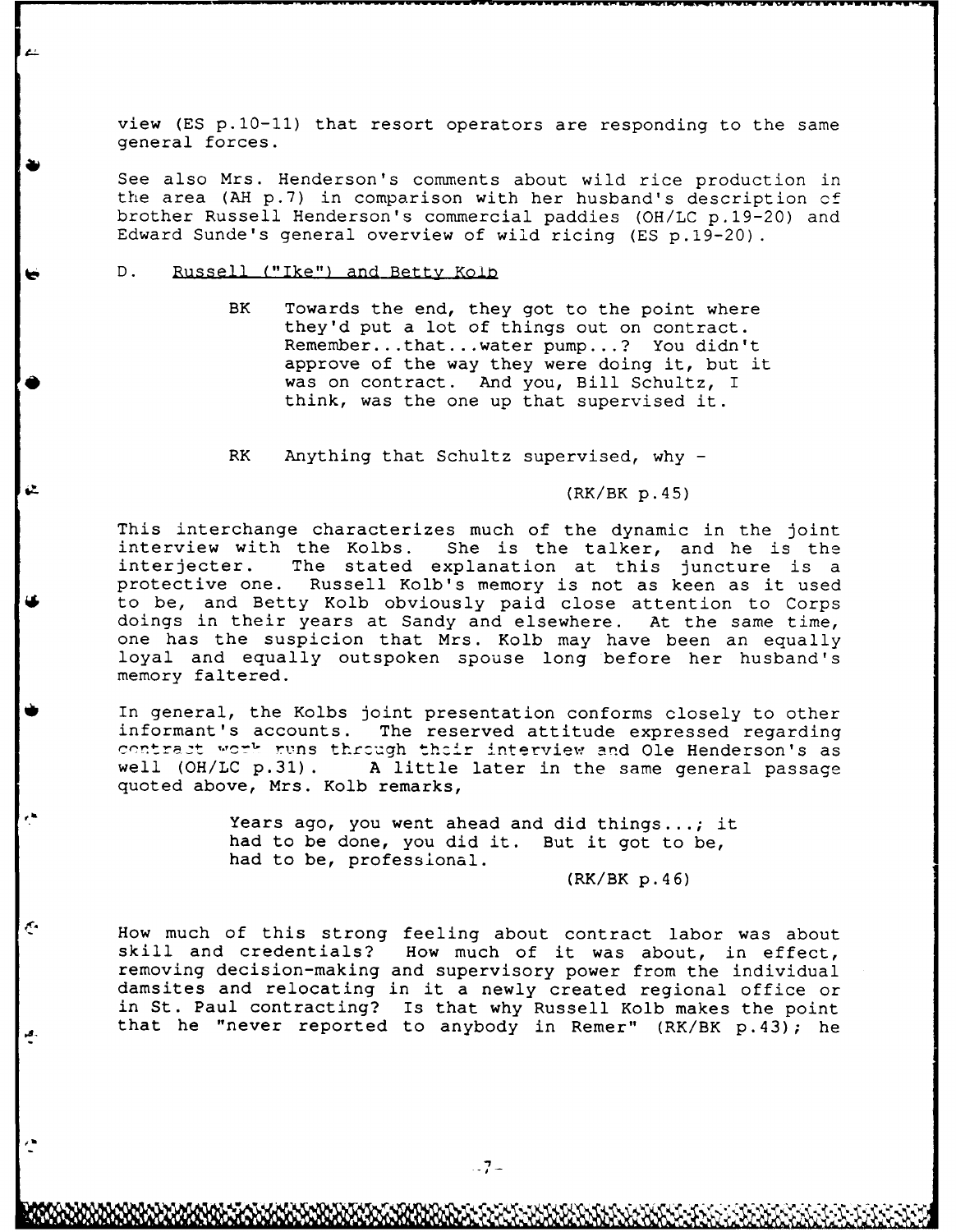"always talked to St. Paul" (RK/BK p.44)? This would be an area to probe in any future interviews.

As a narrative document, the Kolb interview flows rather fitfully. The most telling example may be that Owen Emsweiler, the Corps colonel first mentioned in connection with recreational development at Sandy on page 8, is finally identified by name on page 36. The communicative variation in the Headwaters pilot interviews - from the episodic Kolb transcript to the fluid internally symmetrical Fitzpatrick interview - is fairly standard and is to be expected in any series of oral histories among the elderly.

As regards Russell Kolb's statements about beginning to clear out the Sandy point circa 1947 (RK/BK p.14), a good ten years before other official activity is reported or remembered, the key to sorting that out is probably additional interviews with St. Paul personnel such as Wesley Walters, Owen Emsweiler, and Jim Von Lorenz. These are the people who made policy and oversaw developments at the individual damsites. Maybe Kolb was an independent so-and-so who happened to start clearing brush on his own as a formal policy was, in fact, in development. What we noticed when recording the pilot interviews was that the other damtenders declined to actively corroborate Kolbs' selfpresentation. What we've noticed in reviewing the data is that the dates every one else is reporting do, in a sense, corroborate the Kolbs' account.

One thing we realized we had missed upon review of the transcripts was a clear geography of damtending at the individual sites. Russell Kolb speaks of gage reading at the junction of the Mississippi and the Sandy on especially cold days (RK/BK p.31); \*the site of a Leech Lake gage house is embedded in an Ole Henderson story about an especially difficult resort operator (OH/LC p.16). What were the damtending perimeters or circuits on each lake? This is something that could be picked up in any aduitional interviewing.

> Russell Kolb's comment that "Betty would read gages while I was gone (snow-sampling]," (RK/BK p.13) would be interesting to follow up with other dam-tending couples. We identified another sort of split of responsibility entirely in conversations with Agnes and Ole Henderson. What range of options would a more complete set of interviews reveal?

> For some very clear discussion of the officers' quarters issue and damtenders' wives' rates of pay for cooking and cleaning see RK/BK pp.5-6 and p.8-9.

> See also the Kolbs' description of the damtender's dwelling at Sandy, amenities such as electricity, telephone and the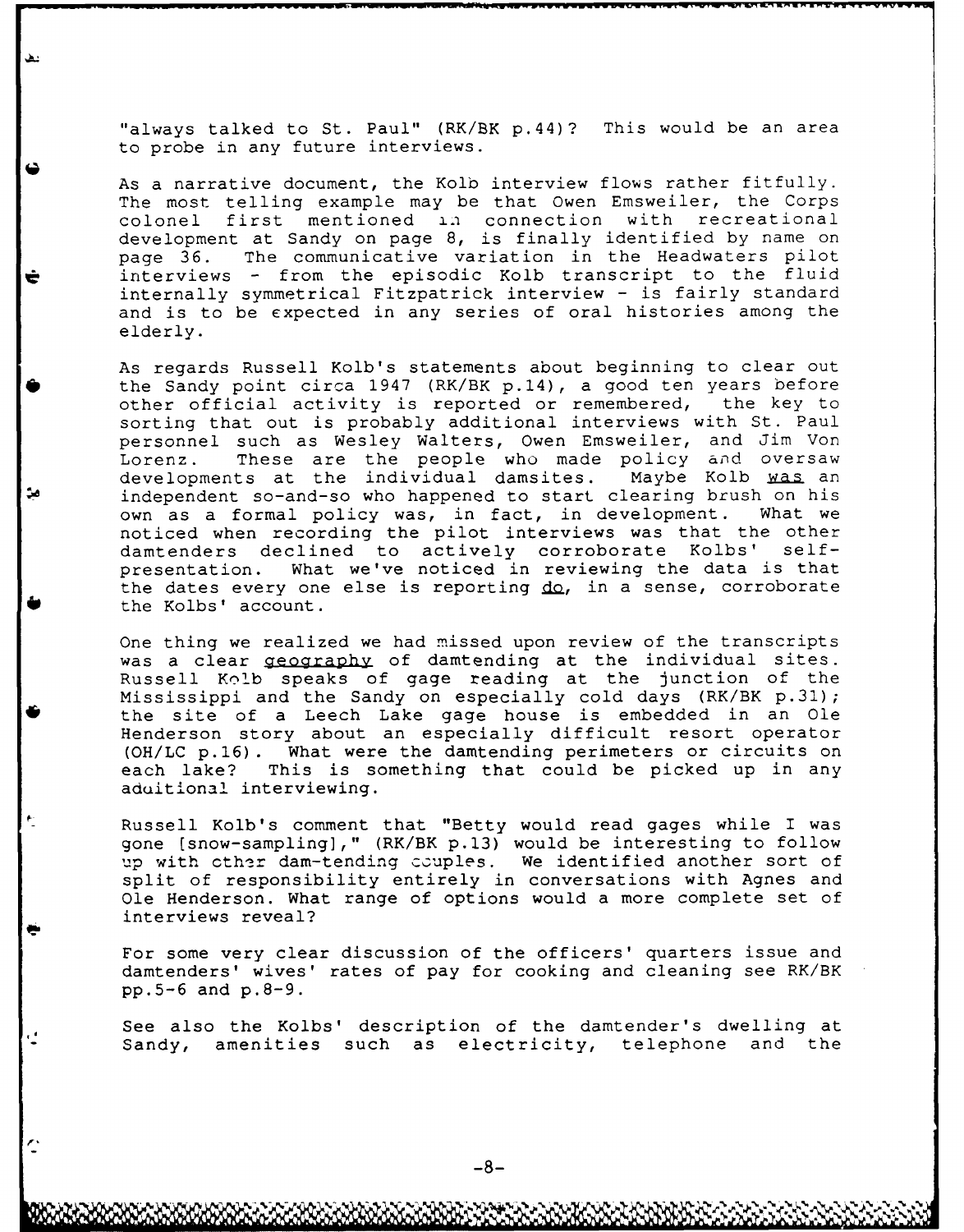outbuildings on-site (RK/BK pp.9-10, 15-16, 21-22). All of the informants  $\therefore$  ention the houses and domestic arrangements with the Corps to some extent. The picture that emerges, though no one says **jt** in so many words, is of relatively privileged housing provision in a relatively poor area. Clearly, this was an important perquisite of Corps employment (even if too close to work for social comfort in Ole Henderson's estimation OH/LC p.2

## E. Edward Sunde

Really, as far as the work went... I was in a pretty much of a construction down here [Gull] and up there [Cross] ...But Leech had more to do with the public, you know, with the campers and other public relations...I kind of favored Leech on that part.

# (ES p.16)

Edward Sunde is a pivotal figure among the pilot informants. The youngest of the interviewees, his career with the Corps coincided squarely with the new recreational facilities and the new regional office in Remer. One line of Sunde's narrative is neatly complementary to Edmund Fitzpatrick's observations. The two worked together on recreational facilities at Cross Lake/Gull Lake in the 1960s, and they share an institutional perspective on the Corps. Another aspect of his experience follows along lines suggested in Ole Henderson's testimony. These two men share similar career paths. Also, Sunde followed Henderson at Leech, so there is a strong shared reference in their interviews.

Like Henderson, Sunde is a native of the Headwaters region who worked his way up from laborer to damtender. Unlike Henderson, however, Sunde saw the new emphasis on parks and people as a positive challenge. His accounts of wintertime recreational planning and reporting requirements (ES p.5,17) suggest that his pleasure in the authority and the responsibility made up for the hassles of paperwork.

Of all the informants, Sunde offers the most detailed, most observant overview of change in visitor patterns. See his analysis of the progression from "die-hard fisherman" to retirees and big families at Leech Lake (ES **p.11).** In fact, his fresh details and descriptive capabilities are the strong suit of the interview overall. His description of the financial terms and domestic arrangements at the Leech dwelling (ES pp.6 and 13) adds new information to the Hendersons' account and to the stock of "house-proud" memories generally. His mental voyage to all the Headwaters campsites (ES p.21) is an expressive counterpoint to Ole Henderson's survey of their water management characteristics

-N " **-.** 4 **. - ..**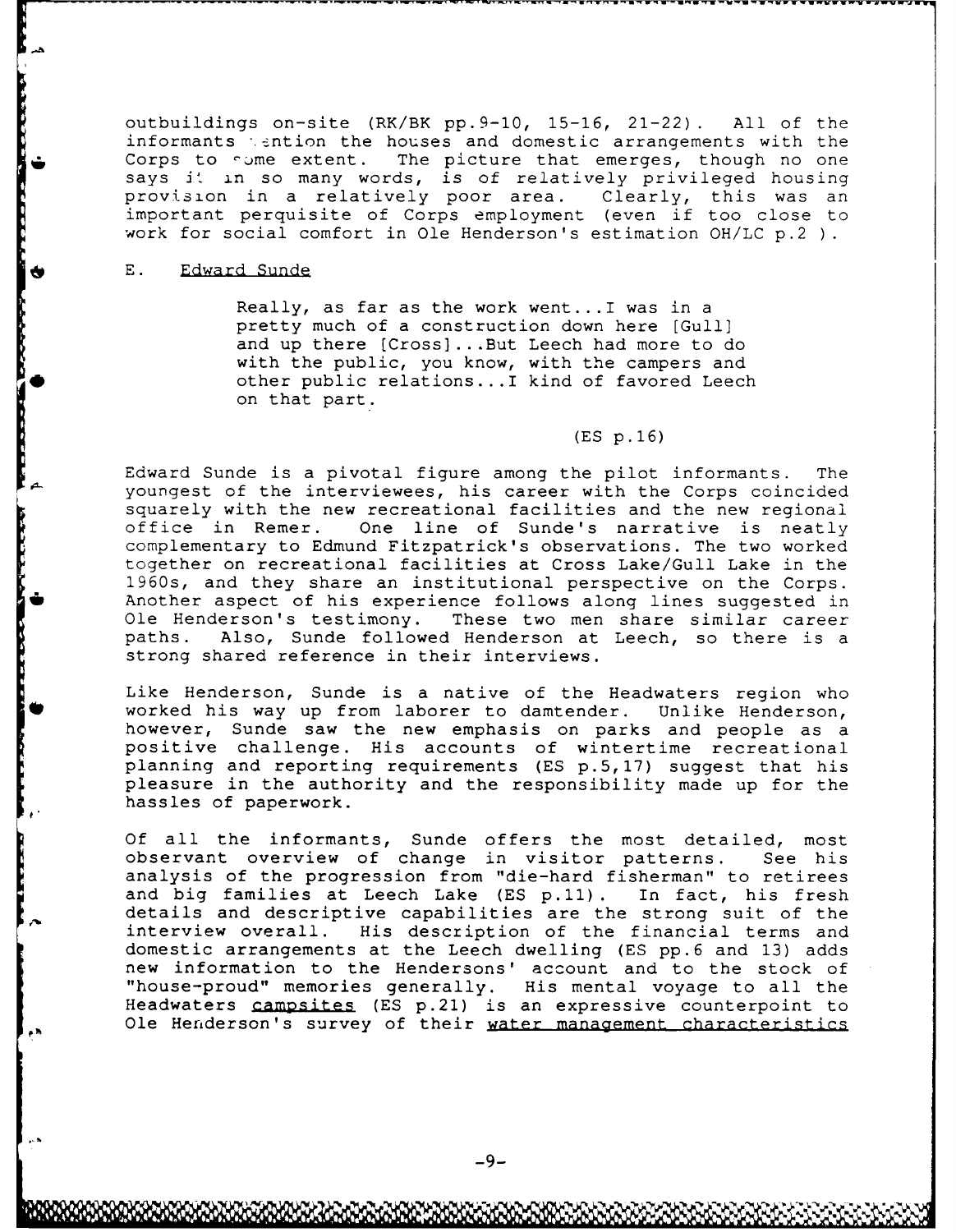**(OH/LC** p.17-18) ; their choices in points of comparison eloquently convey their differing perspectives.

Taken together with Edmund Fitzpatrick's account of the recreational development at Cross/Gull, Sunde provides especially clear descriptions of the Cross Lake development (ES pp.2 & 8), arrangement of free sites at the Leech campground (ES p.4), comparative methods of handling overflow crowds at Cross and Leech (ES p.10), and a clear account of tenure and of managerial process at the Remer regional office (ES pp.3 & 18).

Sunde also provides demystifying detail on routine maintenance cracked fireplaces and how they got that way and so on (ES p.12) He and Leroy Campbell are the only two informants to discuss financial cutbacks at the Corps and their effects on work and personal schedules (ES p.5, OH/LC p.7) . From this, we infer a 1980s impact. There's also a nice sense of the Army's maintainit-until decommissioned habit of mind in Sunde's account of building repairs and replacement at Gull Lake (ES p.15).

# Notes on language, dating and work processes

As a group or set of datum, the five pilot interviews raise a couple of issues about choice of language, specificity and relative precision in weighing or interpreting evidence. On one hand, there is a noticeable specificity to the language of damtending and later recreational development in the Headwaters that is rooted in the work processes. Some terms, such as "resorter," "contract," and "hired labor," remain constant through these 5 interviews. Other terms - such as "gage," "gage-house," and "snow sampling" refer to the operations of the hydraulic department in the St. Paul Office. These belong to the prerecreational period in the informants' collective experience. In describing recreational development, new terms begin to pepper informants' recollections: "brushing out" undergrowth; the construction of "camper pads"; "collecting" [fees] from campers; the "ranger" appears as a job description and references to the recreational division in St. Paul begin to displace hydraulics. This is something to watch for in any oral history series which documents change in a specific way; there is often a concommitant change in on-the-job terminology.

Edmund Fitzpatrick's and Edward Sunde's accounts notwithstanding, there is less specificity in the informants' explanations of day- to-day tasks and in their assignment of dates than we expected. With the Kolbs, in particular, this may be a consequence of relatively advanced age. (Note: However, the age/memory factor should not be generalized too far. While we don't know as much as we wish about either historical memory or the psychological mechanisms of recall, widely reported studies of memory indicate